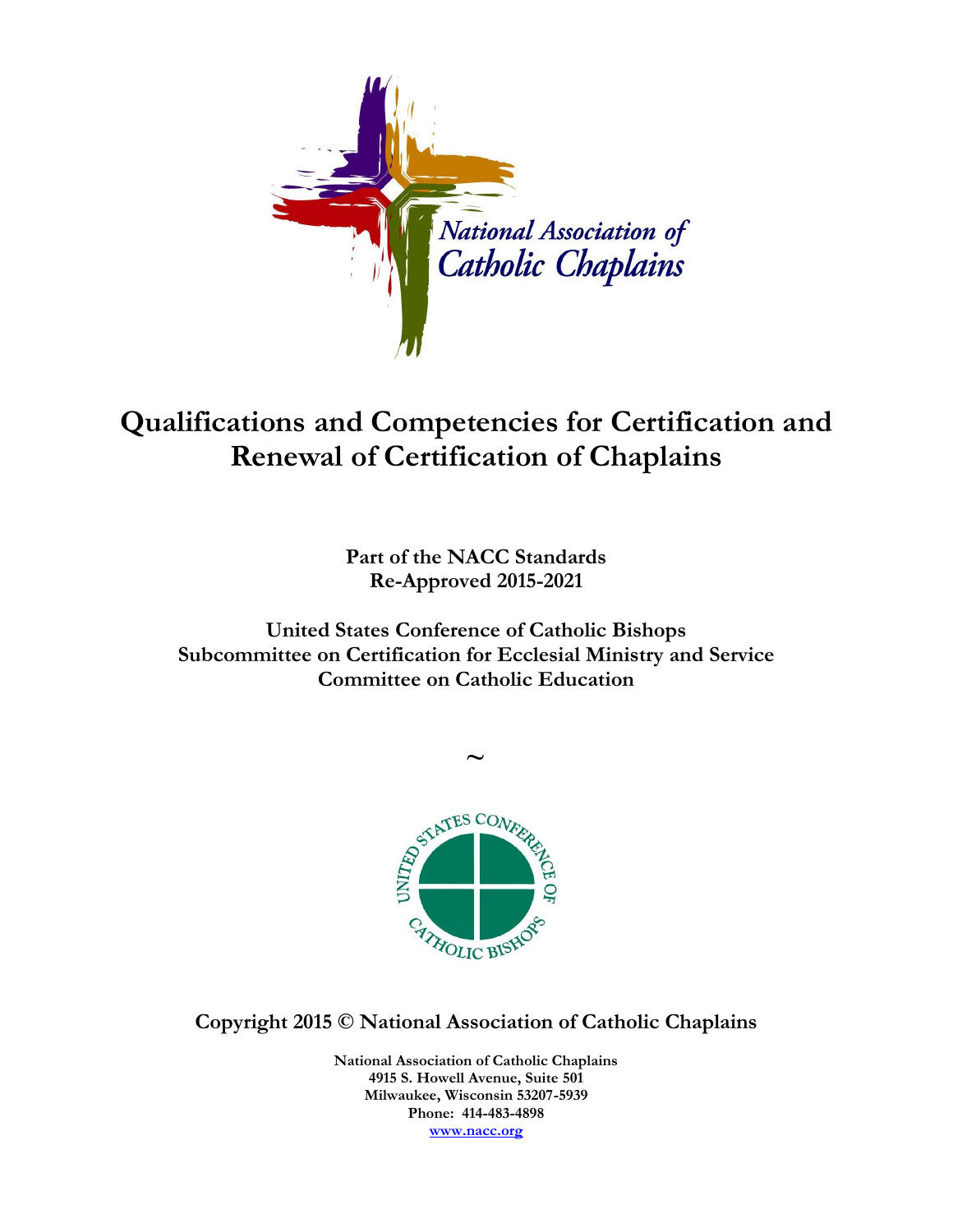## **National Association of Catholic Chaplains Qualifications and Competencies for Certification and Renewal of Certification of Chaplains**

301 Qualifications of Professional Chaplaincy (QUA)

The candidate for certification must:

- QUA1: Provide documentation of current endorsement or of good standing in accordance with the requirements of his/her own faith/spiritual tradition.
- QUA2:Be current in the payment of the annual fees as designated by one's professional association.
- QUA3: Have completed an undergraduate degree from a college, university, or theological school accredited by a member of the Council for Higher Education Accreditation (www.chea.org); and a graduate-level theological degree from a college, university or theological school accredited by a member of the Council for Higher Education Accreditation. Equivalencies for the undergraduate and/or graduate level theological degree will be granted by the individual professional organizations according to their own established guidelines.

## **\*Graduate-level theological degree**

The NACC defines a graduate-level theological degree as a graduate degree in theology, divinity, religious studies, pastoral ministry, pastoral studies, or spirituality.

- QUA4: Provide documentation of a minimum of four units (Levels I & II) of Clinical Pastoral Education (CPE) accredited or approved by the Association for Clinical Pastoral Education (ACPE), by programs that were accredited by the former United States Conference of Catholic Bishops Commission on Certification and Accreditation (USCCB/CCA), or the Canadian Association for Spiritual Care (CASC/ACSS). Equivalency for one unit of CPE (two units in CASC) may be considered.
- 302 Integration of Theory and Practice Competencies (ITP)

The candidate for certification will demonstrate the ability to:

- ITP1: Articulate an approach to spiritual care, rooted in one's faith/spiritual tradition that is integrated with a theory of professional practice.
- ITP2: Incorporate a working knowledge of psychological and sociological disciplines and religious beliefs and practices in the provision of spiritual care.
	- ITP2.1 Demonstrate an understanding of Vatican II and Post Vatican II documents of the Church, Systematic/Foundational Theology, Scripture, Theology of the Trinity, Christology, Ecclesiology, Sacramental Theology, Catholic Social Teaching, Canon Law, Ecumenical and Interreligious Practice.
	- ITP2.2 Articulate an understanding of one's baptismal call and chaplaincy as a ministry of the church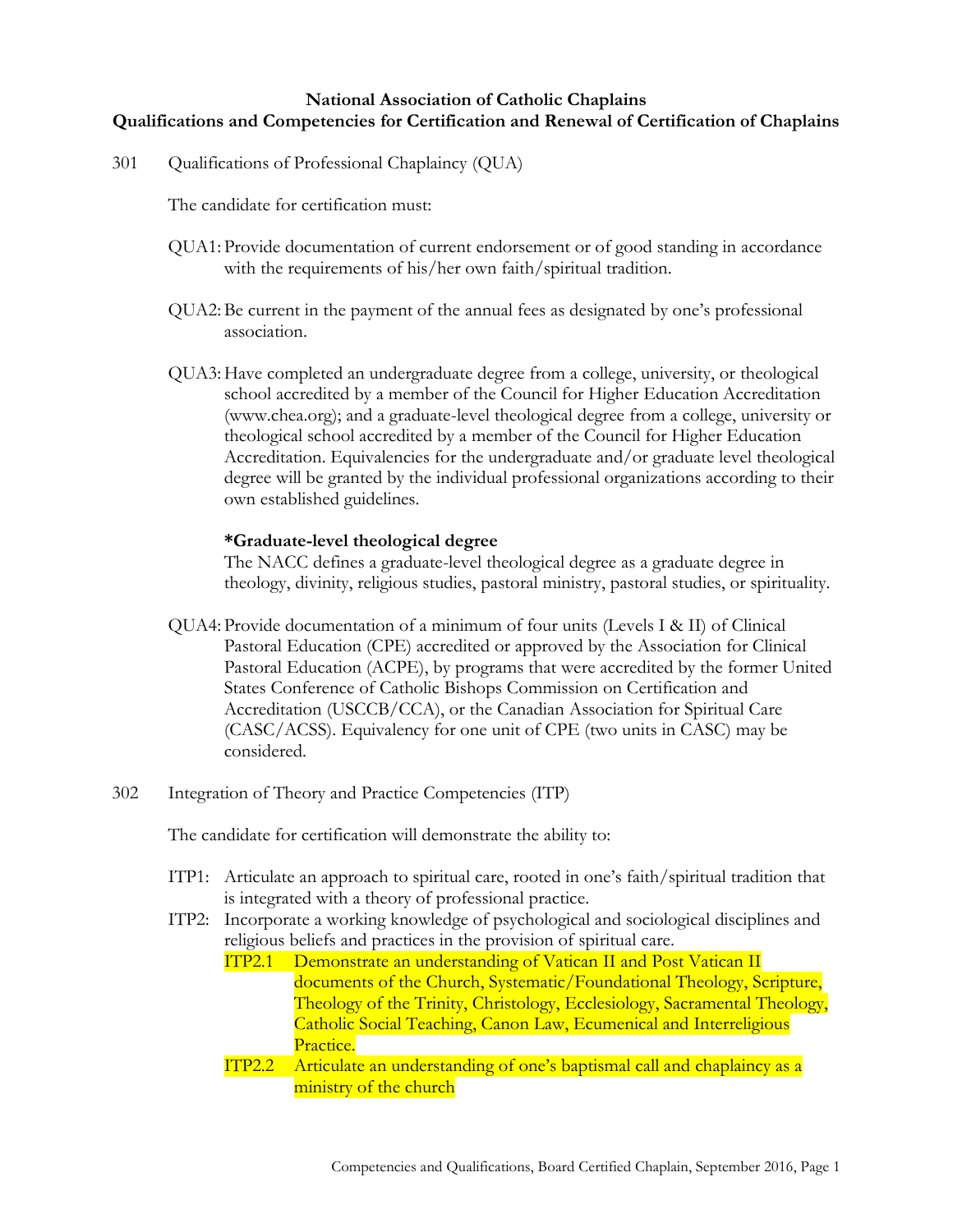- ITP3: Incorporate the spiritual and emotional dimensions of human development into one's practice of care.
- ITP4: Incorporate a working knowledge of different ethical theories appropriate to one's professional context.

ITP 4.1 Demonstrate an understanding of *The Ethical and Religious Directives for Catholic Health Care Services.*

- ITP5: Articulate a conceptual understanding of group dynamics and organizational behavior.
- ITP6: Articulate how primary research and research literature inform the profession of chaplaincy and one's spiritual care practice.
- 303 Professional Identity and Conduct Competencies (PIC)

The candidate for certification will demonstrate the ability to:

- PIC1: Be self-reflective, including identifying one's professional strengths and limitations in the provision of care.
- PIC2: Articulate ways in which one's feelings, attitudes, values, and assumptions affect professional practice.
- PIC3: Attend to one's own physical, emotional, and spiritual well-being.
	- PIC 3.1 Articulate a spirituality grounded in a relationship with God, self, and others.
		- PIC 3.2 Demonstrate one's commitment to on-going faith development and spiritual growth
		- PIC 3.3 Demonstrate life-work balance skills, including time management
- PIC4: Function in a manner that respects the physical, emotional, cultural, and spiritual boundaries of others.
- PIC5: Use one's professional authority as a spiritual care provider appropriately. PIC5.1 Articulate an understanding of the responsibility of the public nature of a chaplain's role.
- PIC6 Advocate for the persons in one's care.
- PIC7: Function within the Common Code of Ethics for Chaplains, Pastoral Counselors, Clinical Pastoral Educators, and Students
- PIC8: Communicate effectively orally and in writing.
- PIC9: Present oneself in a manner that reflects professional behavior, including appropriate attire, and grooming.
- 304 Professional Practice Skills Competencies(PPS)

The candidate for certification will demonstrate the ability to:

- PPS1: Establish, deepen and conclude professional spiritual care relationships with sensitivity, openness, and respect.
- PPS2: Provide effective spiritual support that contributes to well-being of the care recipients, their families, and staff.
- PPS3: Provide spiritual care that respects diversity and differences including, but not limited to culture, gender, sexual orientation and spiritual/religious practices.
- PPS4: Triage and manage crises in the practice of spiritual care.
- PPS5: Provide spiritual care to persons experiencing loss and grief.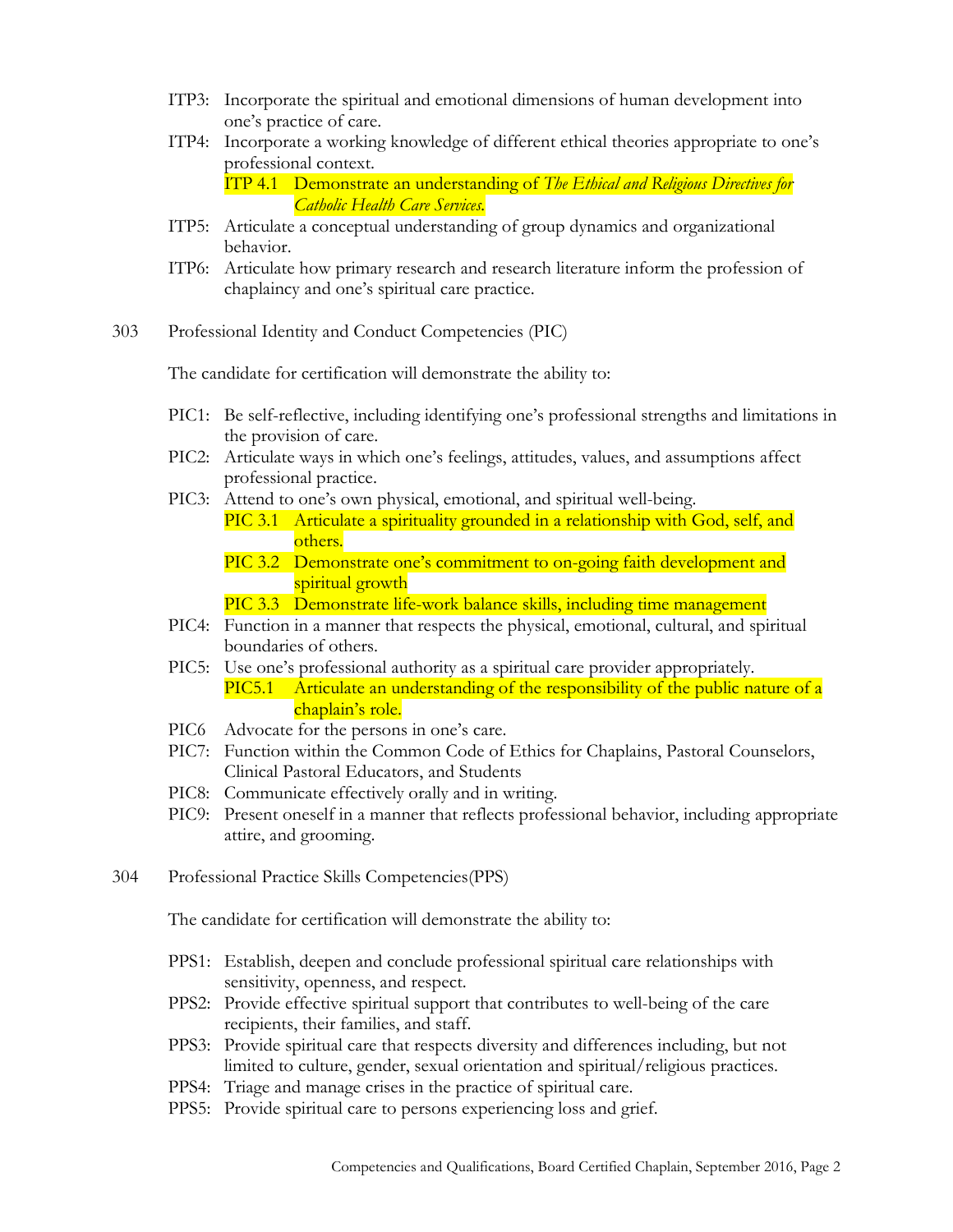- PPS6: Provide religious/spiritual resources appropriate to the care recipients, families, and staff.
- PPS7: Develop, coordinate, and facilitate public worship/spiritual practices appropriate to diverse settings and needs.
- PPS8: Facilitate theological/spiritual reflection for those in one's care practice.
- PPS9: Facilitate group processes, such as family meetings, post trauma, staff debriefing, and support groups.
- PPS10: Formulate and utilize spiritual assessments, interventions, outcomes, and care plans in order to contribute effectively to the well-being the person receiving care.
- PPS11: Document one's spiritual care effectively in the appropriate records.
- 305 Organizational Leadership Competencies (OL)

The candidate for certification will demonstrate the ability to:

- OL1: Promote the integration of spiritual care into the life and service of the institution in which one functions.
- OL2: Establish and maintain professional and interdisciplinary relationships.
	- OL2.1 Demonstrate the ability to build peer relationships for the purpose of collaboration and active participation in the creation and maintenance of a healthy work environment.
		- OL2.2 Demonstrate skills in organization, conflict management, leadership, or supervision of others.
- OL3: Understand and function within the institutional culture and systems, including utilizing business principles and practices appropriate to one's role in the organization.
- OL4: Promote, facilitate, and support ethical decision-making in one's workplace.
	- OL4.1 Demonstrate skill in facilitating decision-making based on an understanding of culture/ethnicity, gender, race, age, educational background and theological values, religious heritage, behavioral sciences, networking, and systems thinking.
- OL5: Foster a collaborative relationship with community clergy and faith group leaders.
- 306 Requirements for the Maintenance of Certification (MNT)

In order to maintain status as a Certified Chaplain, the chaplain must:

MNT1: Participate in a peer review process every fifth year.

- MNT2:Document fifty (50) hours of annual continuing education as designated by one's professional association.
- MNT3:Provide every fifth year documentation of current endorsement or of good standing in accordance with the requirements of his/her own faith tradition.
- MNT4:Be current in the payment of the annual fees as designated by one's professional association.
- MNT5:Adhere to the Common Code of Ethics for Chaplains, Pastoral Counselors, Clinical Pastoral Educators, and Students.